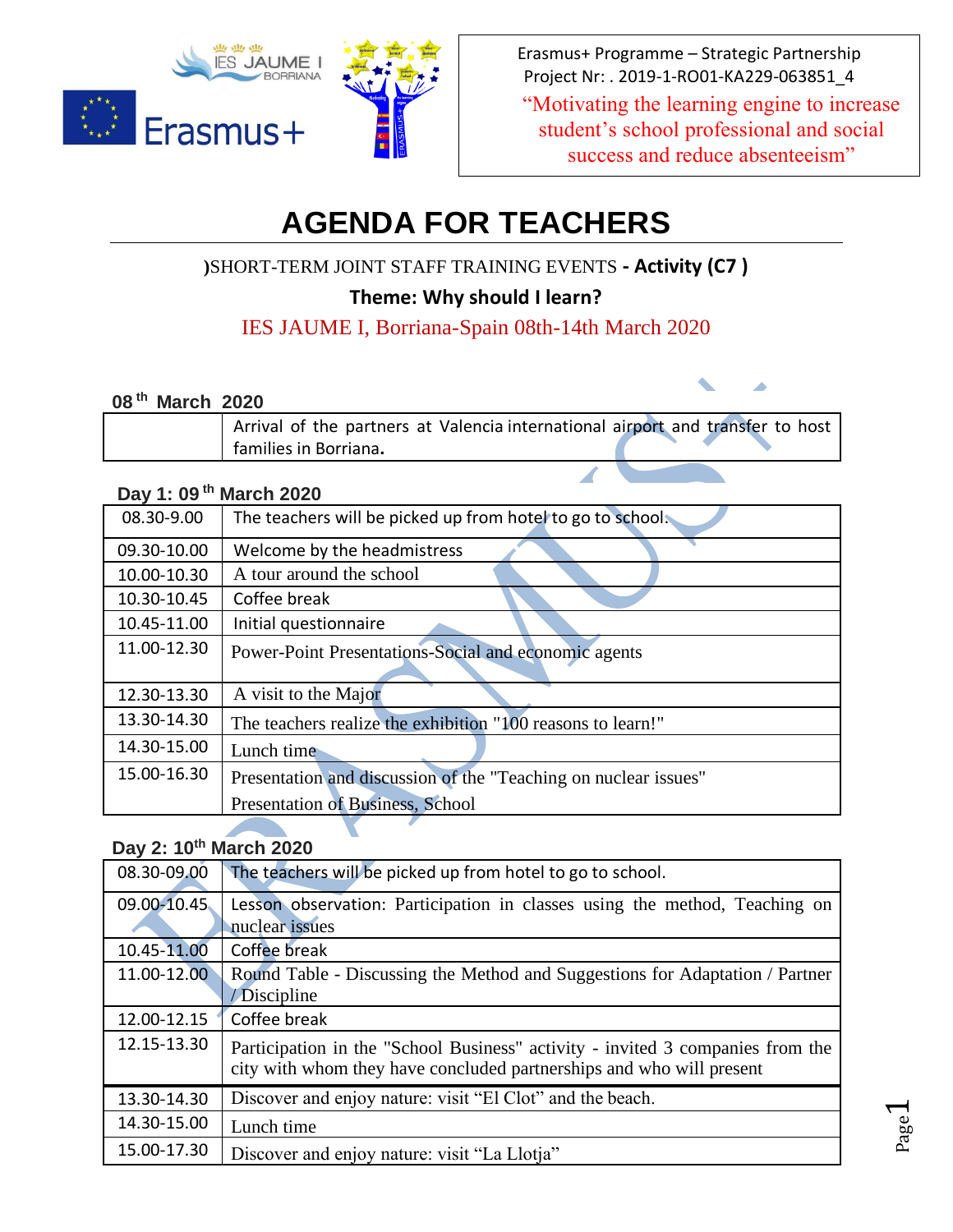



Erasmus+ Programme – Strategic Partnership Project Nr: . 2019-1-RO01-KA229-063851\_4

"Motivating the learning engine to increase student's school professional and social success and reduce absenteeism"

## **Day 3: 11 th March 2020**

| 08.30       | The teachers will be picked up from hotel to go to school.                                      |  |
|-------------|-------------------------------------------------------------------------------------------------|--|
| 08.30-09.30 | Strategy games                                                                                  |  |
| 09.30-10.30 | Participation in 2 classes, using the method                                                    |  |
| 10.30-10.45 | Coffee break                                                                                    |  |
| 10.45-12.00 | Workshop-use of ICT in the realization of the materials for the "Teaching on<br>nuclear issues" |  |
| 12.00-13.00 | Workshop-realization of a mixed lesson plan with the method, "Teaching on<br>nuclear issues"    |  |
|             | Working and loading the new materials at the plattform.                                         |  |
| 13.00-13.15 | Coffee break                                                                                    |  |
| 13.15-14.00 | Extracurricular Workshop or for Counseling classes, School Business"                            |  |
|             | Work on Completing the School Guide for Successful Lessons, Didactics of the                    |  |
|             | Counseling and Student's counseling Guidebook                                                   |  |
| 14.00-14.30 | Visit to an economic agent                                                                      |  |
| 14.30-15.00 | Lunch time                                                                                      |  |
| 15-17.30    | Extracurricular Workshop or for Counseling classes "School Business"                            |  |

# **Day 4: 12 th March 2020**

| 08.30-09.00 | The teachers will be picked up from hotel to go to school.                                                                                     |  |
|-------------|------------------------------------------------------------------------------------------------------------------------------------------------|--|
| 09.00-10,00 | Attendance to lesson "Nuclear Teaching" using one of the lesson plans co-<br>authored                                                          |  |
| 10.00-11.30 | Completing the platform - administrative talks, adapting and uploading new<br>materials brought by participants                                |  |
| 11.30-11.45 | Coffee break                                                                                                                                   |  |
| 11.45-20.00 | Visit the city - Discover math and hidden geometry in the corners of your city!<br>practical application. A trip to Valencia (Fallas festival) |  |
| 14.00-14.30 | Lunch time                                                                                                                                     |  |

## **Day 5: 13th March 2020**

| 08.30-09.00    | The teachers will be picked up from hotel to go to school.                  |  |
|----------------|-----------------------------------------------------------------------------|--|
| $9.00 - 10.30$ | Activity within the "Educated Learner-Future Student" Club - in power-point |  |
| 10.30-10-45    | Coffee break                                                                |  |
| 10.45-11.00    | Final questionnaire for all groups (feedback section)                       |  |

Page  $\mathrel{\sim}$